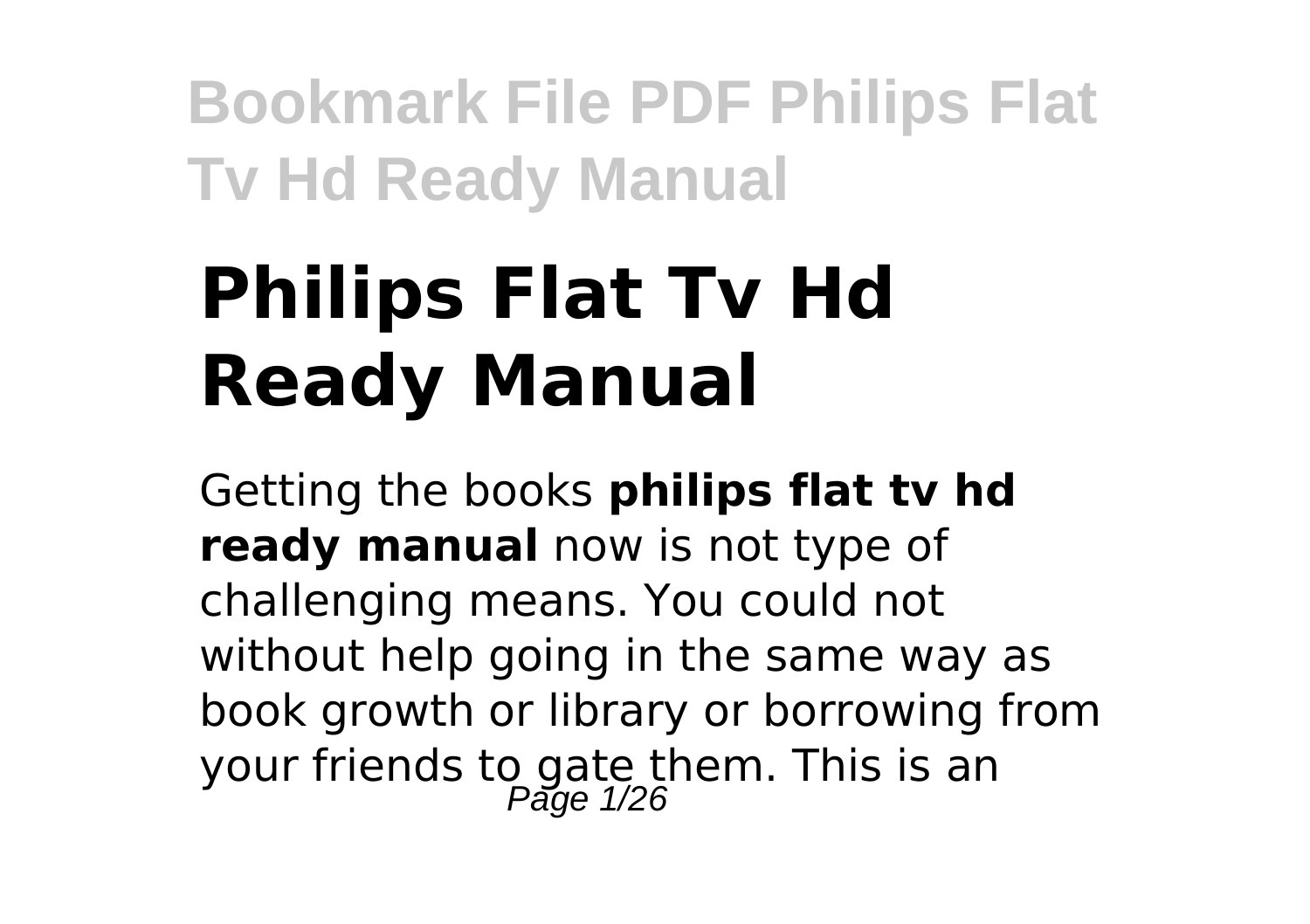completely easy means to specifically get guide by on-line. This online pronouncement philips flat tv hd ready manual can be one of the options to accompany you later than having new time.

It will not waste your time. give a positive response me, the e-book will

Page 2/26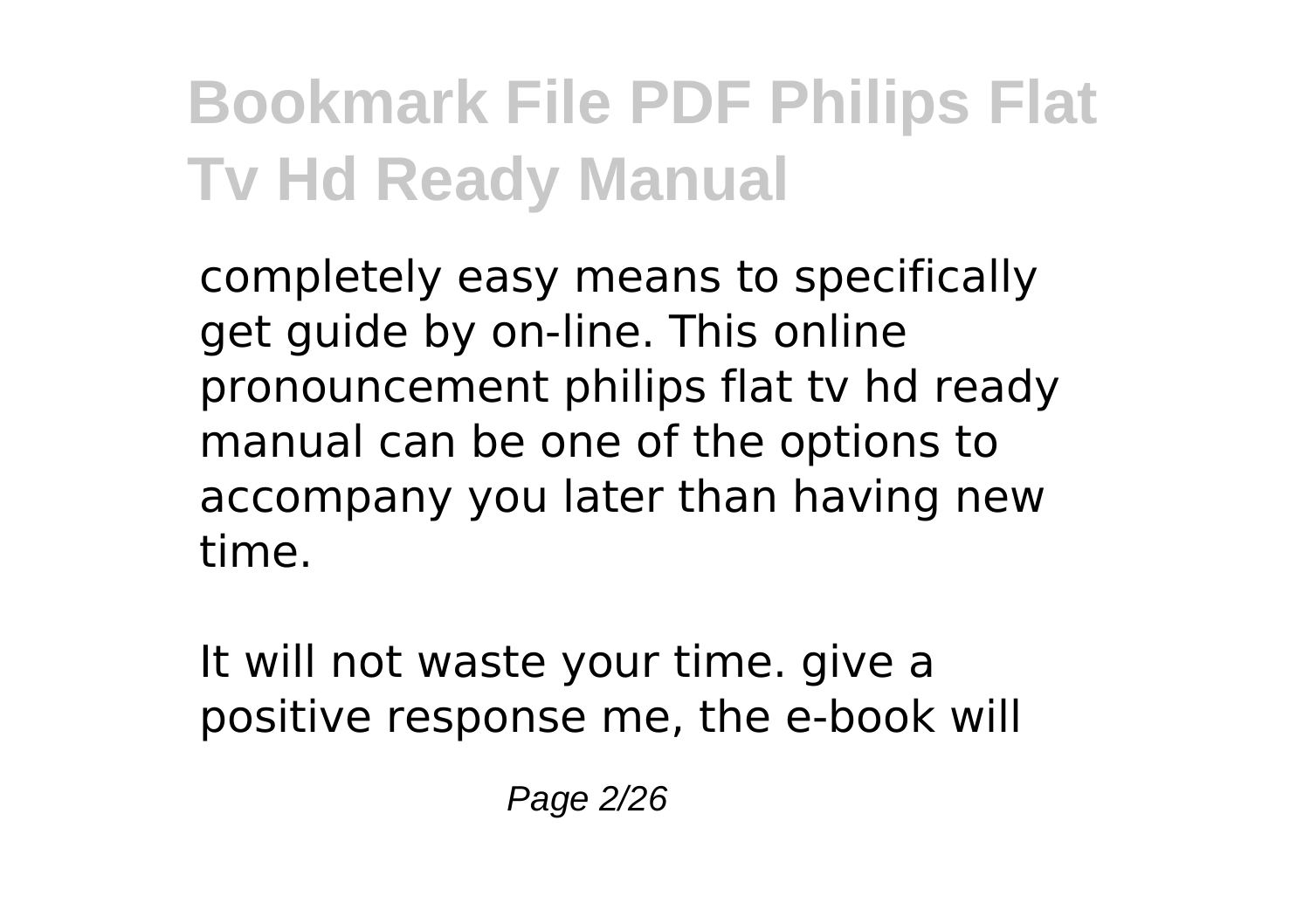certainly freshen you extra business to read. Just invest little time to admission this on-line message **philips flat tv hd ready manual** as competently as evaluation them wherever you are now.

To provide these unique information services, Doody Enterprises has forged successful relationships with more than

Page 3/26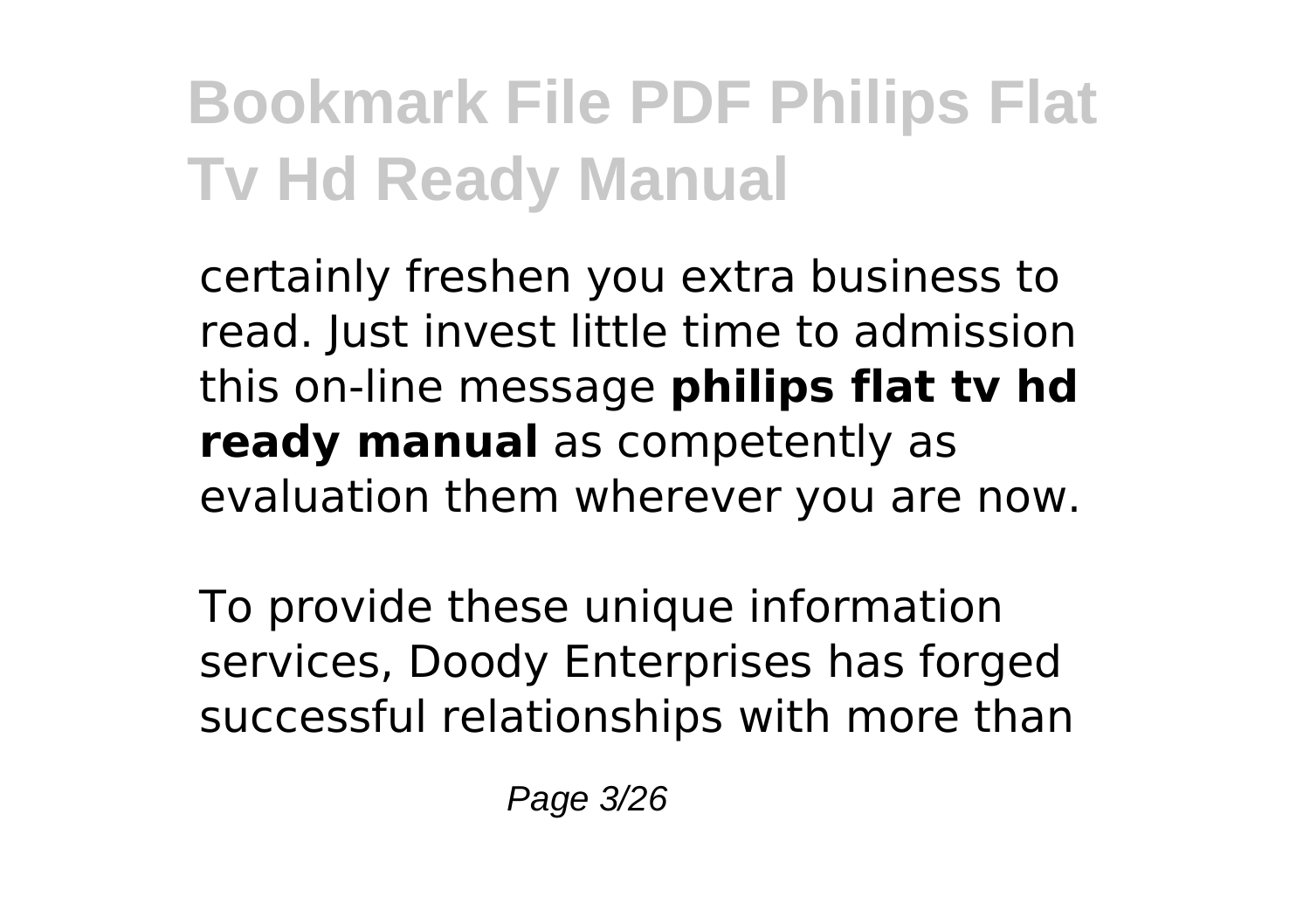250 book publishers in the health sciences ...

#### **Philips Flat Tv Hd Ready**

HD Ready for the highest quality display of HD signals. Enjoy the exceptional picture quality of High Definition pictures and be fully prepared for HD sources like HDTV set-top boxes and Blu-ray discs.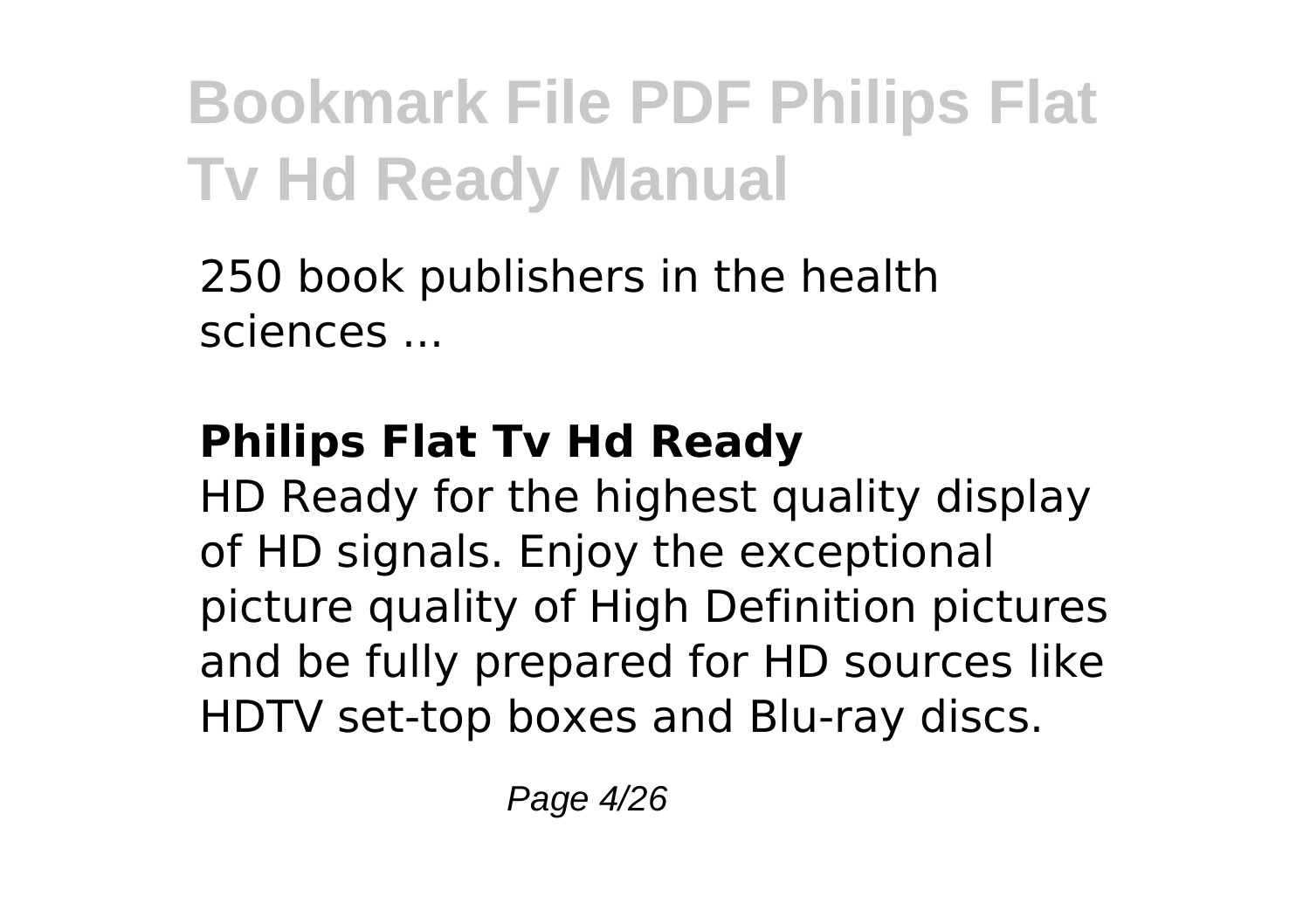HD Ready is a protected label that offers picture quality beyond that of progressive scan.

#### **Flat TV 20PF5320/01 | Philips**

HD LCD WXGA display, with a 1366 x 768p resolution This WXGA display with state-of-the-art LCD screen technology gives you widescreen HD resolution of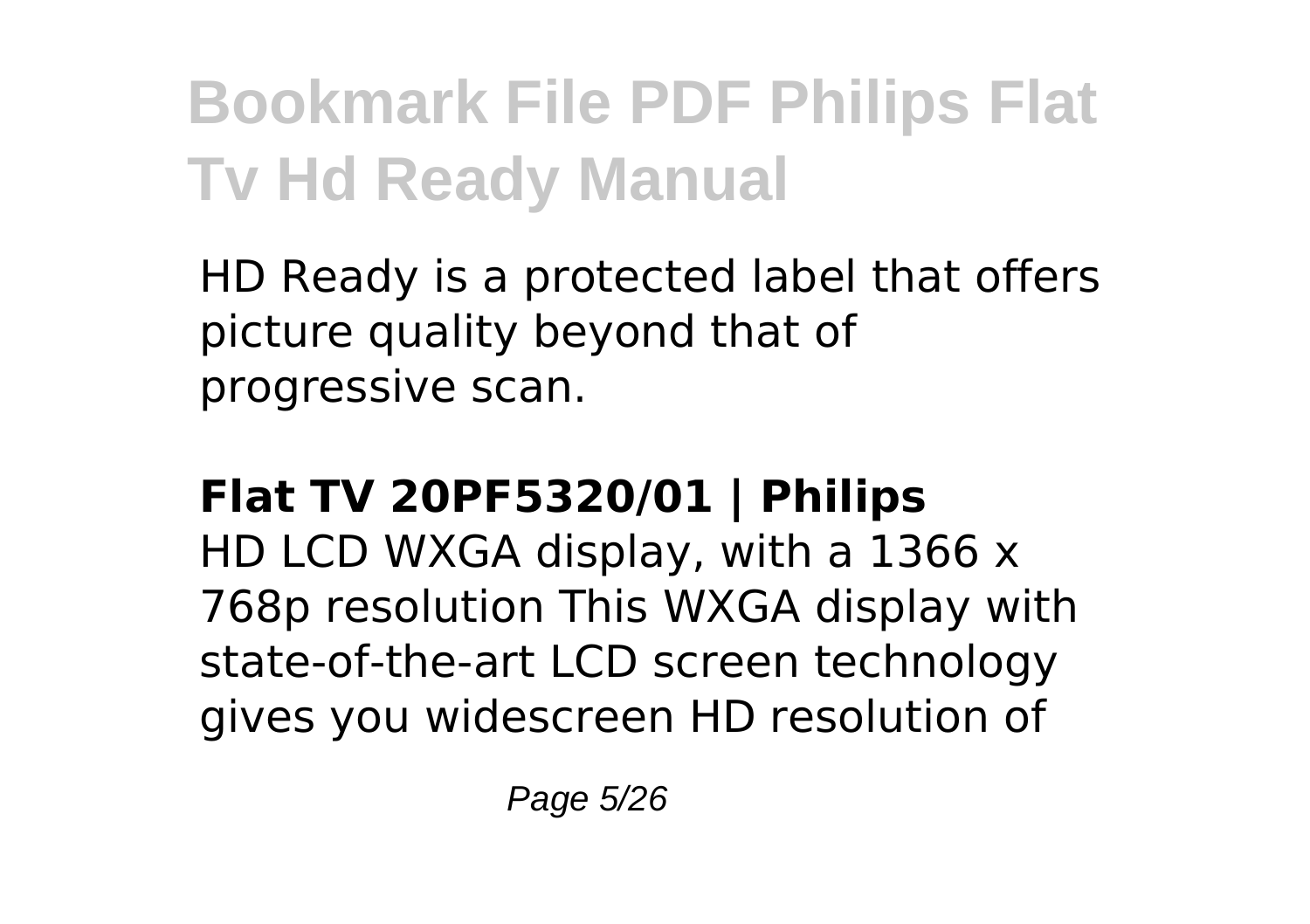1366 x 768p pixels. It produces brilliant flicker-free progressive scan pictures with optimum brightness and superb colors.

#### **Flat TV 32PF5320/79 | Philips**

Flat TV 32PF5320/98. 1 Awards-{discount-value} Images ; Flat TV 32PF5320/98. ... HD Ready for the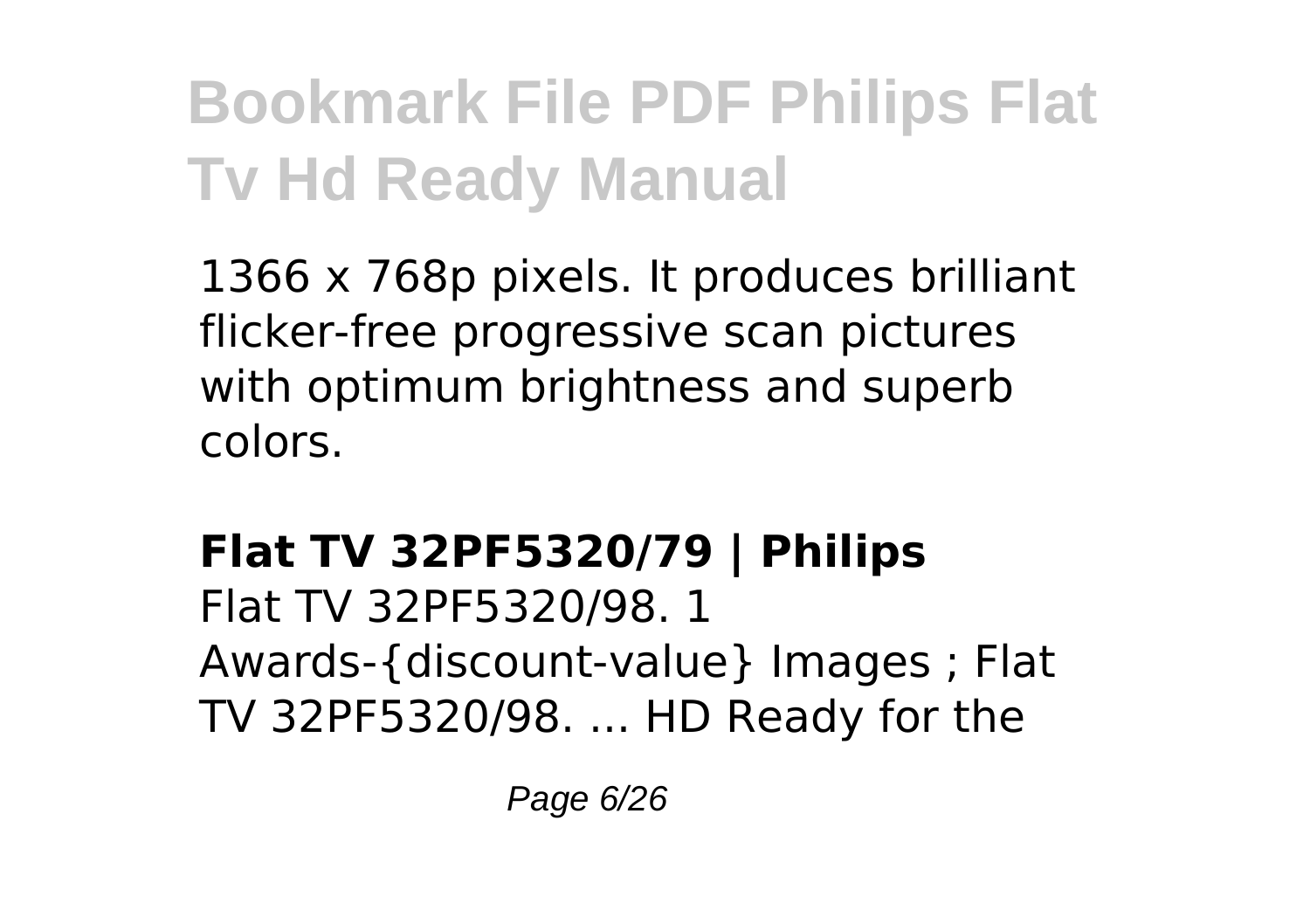highest quality display of HD signals. Enjoy the exceptional picture quality of High Definition pictures and be fully prepared for HD sources like HDTV settop box or Blu-ray disc.

#### **Flat TV 32PF5320/98 | Philips**

- Enjoy the ultimate viewing experience of this Philips Cineos Flat TV with Pixel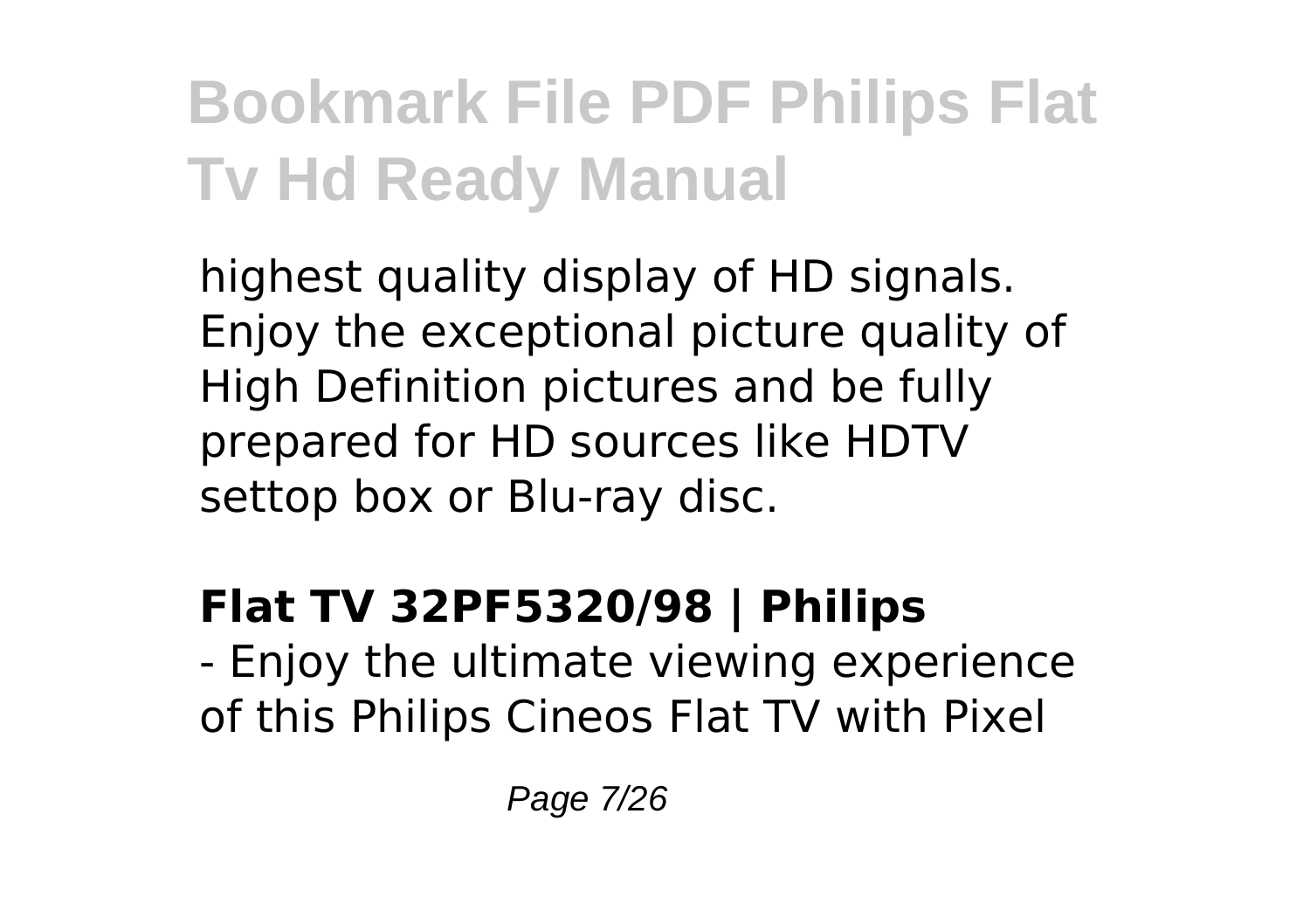Plus 2 HD, Ambilight 2, the latest LCD technology and table top stand. The Digital Media Reader via USB gives you full access to multimedia content.

#### **Flat TV 42PF9541/98 | Philips**

Philips Flat TV 32PF7320 32" LCD HD Ready with Pixel Plus. 32PF7320/10 . Product support; Overview; User

Page 8/26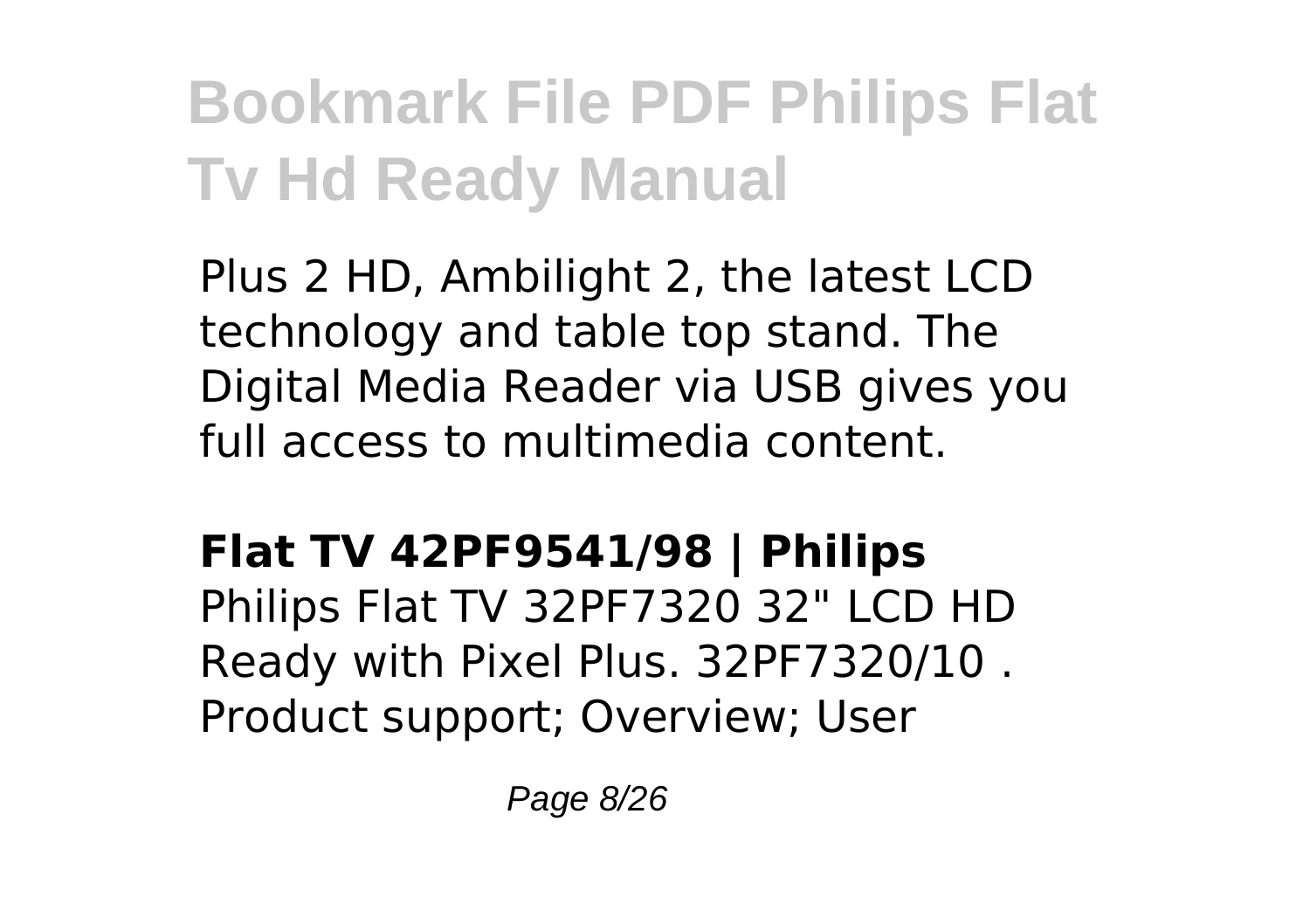manuals; ... Is this TV HD Ready? Is it compatible with Sky HD television broadcast? ... Search for Philips products in your area.

#### **32PF7320/10 Philips Flat TV 32PF7320 32" LCD HD Ready with ...** HD Ready for the highest quality display of HD signals. Enjoy the exceptional

Page 9/26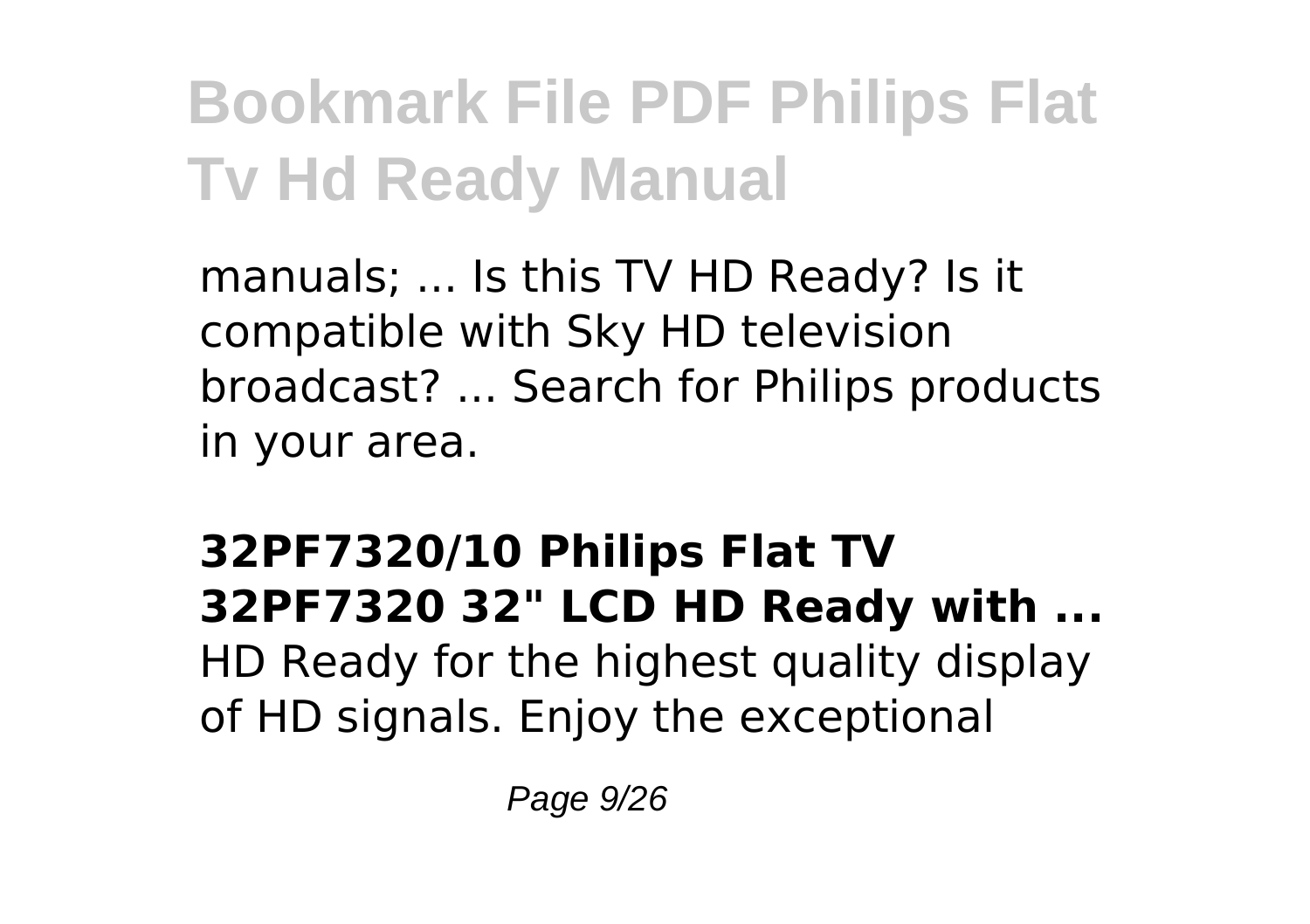picture quality of High Definition pictures and be fully prepared for HD sources like HDTV set-top boxes and Blu-ray discs. HD Ready is a protected label that offers picture quality beyond that of progressive scan.

#### **widescreen flat TV 42PF5421/10 | Philips**

Page 10/26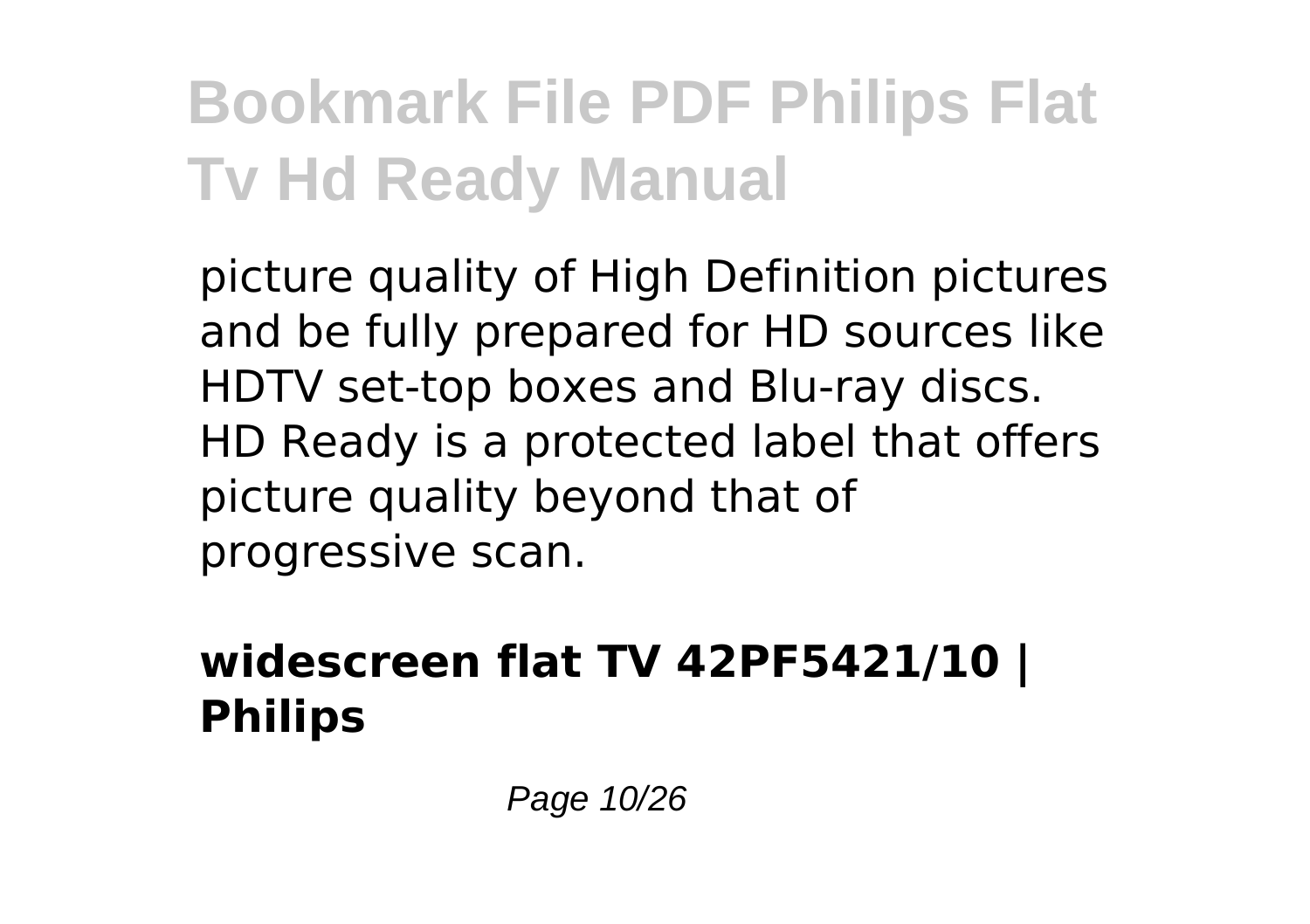Flat TV - Plasma. Plasma is a flat ... HD Ready. Enjoy the exceptional picture quality of a true High Definition TV signal and be fully prepared for HD sources like HDTV broadcast, Blu-ray Dsic or HD DVD. HD ready is a protected label that offers picture quality beyond that of progressive scan.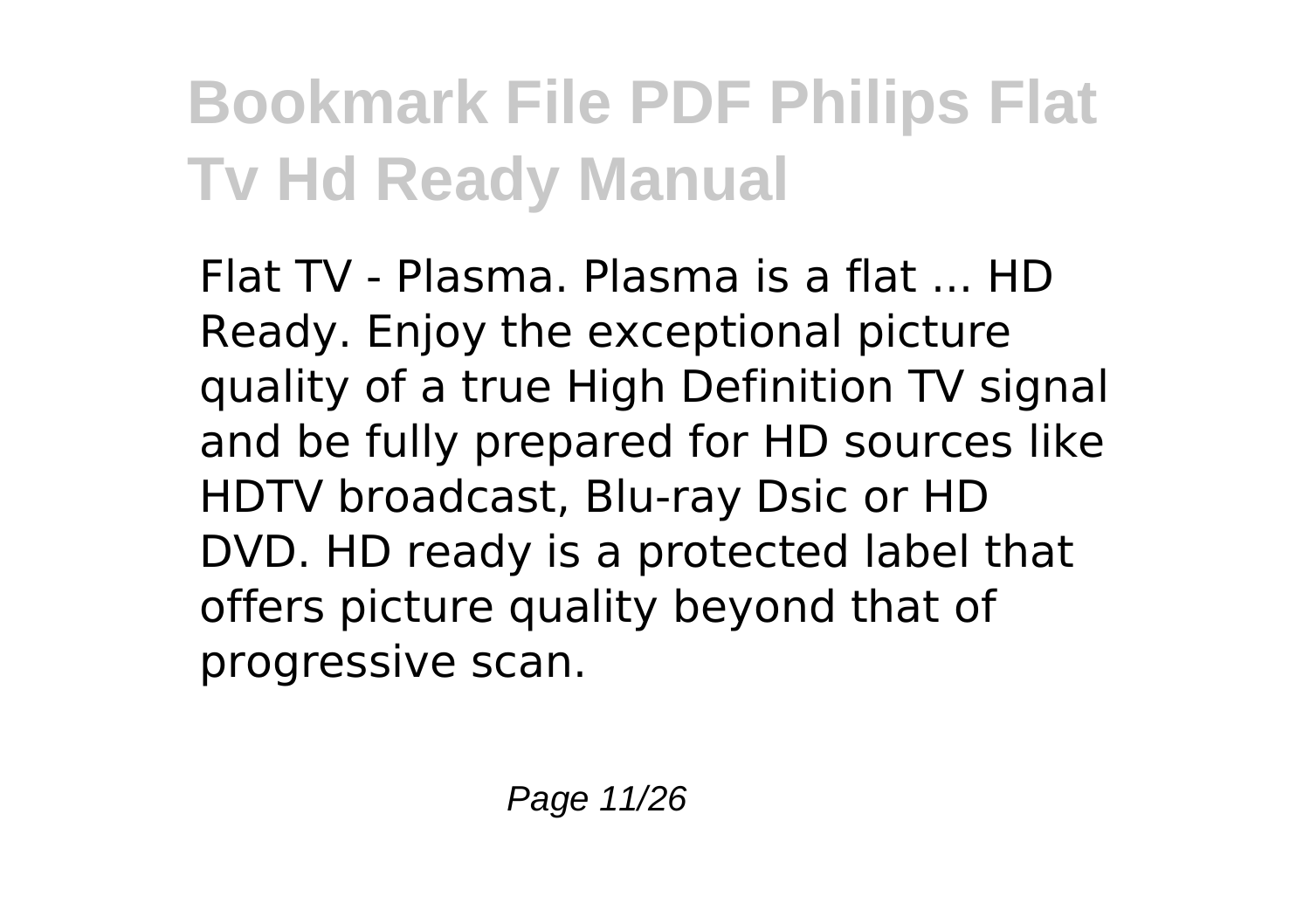#### **Compare our TV - Philips**

Philips cineos widescreen flat tv 32pf9966 81 cm (32") lcd hd ready with pixel plus 2 and ambilight (34 pages) LCD TV Philips MatchLine 42PF9986/69 User Manual Philips matchline widescreen flat tv 32/42/50" lcd with pixel plus 2 and ambilight (28 pages)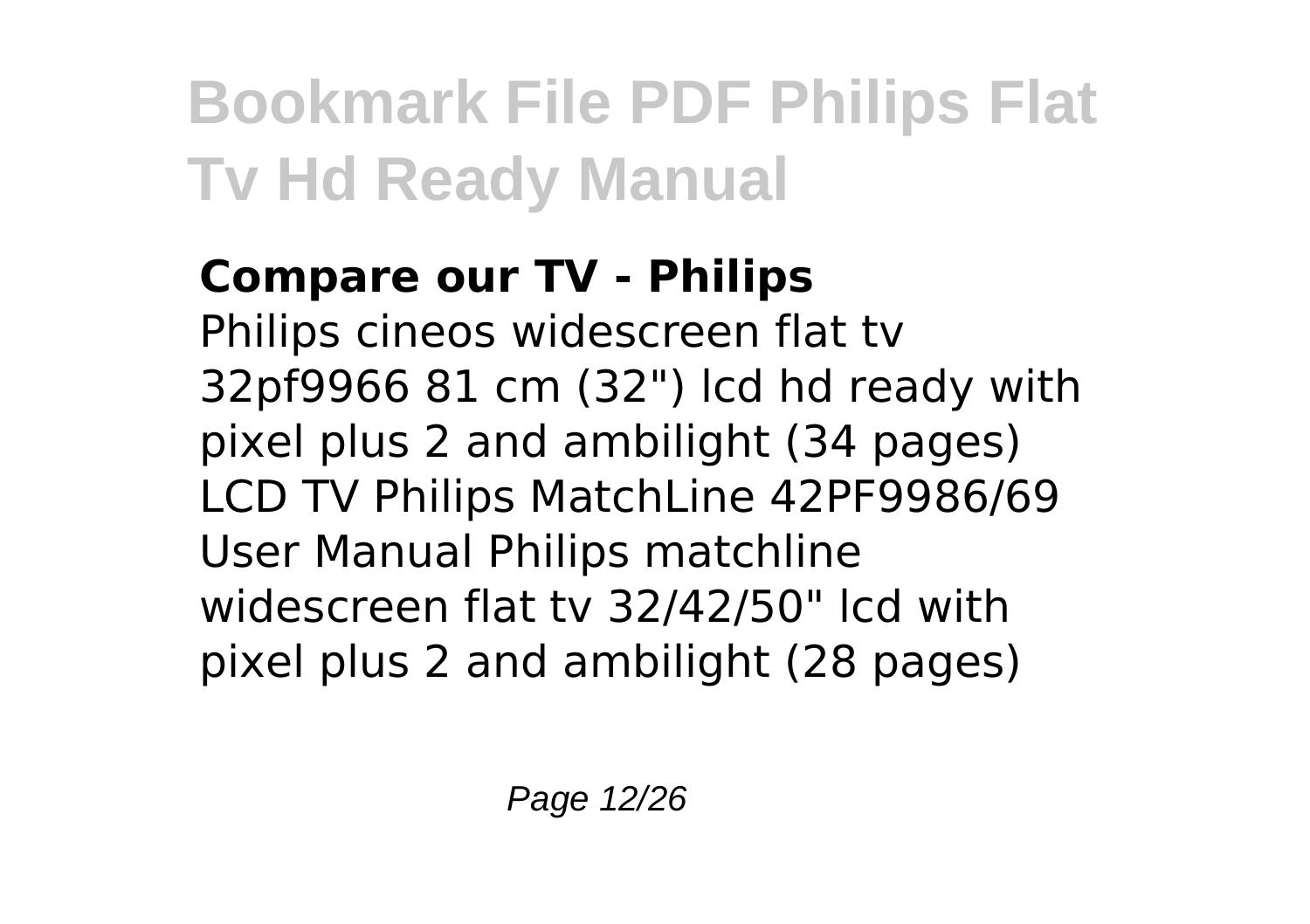#### **PHILIPS FLAT TV MANUAL Pdf Download | ManualsLib**

Flat TV with Ambilight. Unique to Philips, ... Blu-ray Dsic or HD DVD. HD ready is a protected label that offers picture quality beyond that of progressive scan. It conforms to strict standards laid out by EICTA to offer a HD screen that displays the benefits of resolution and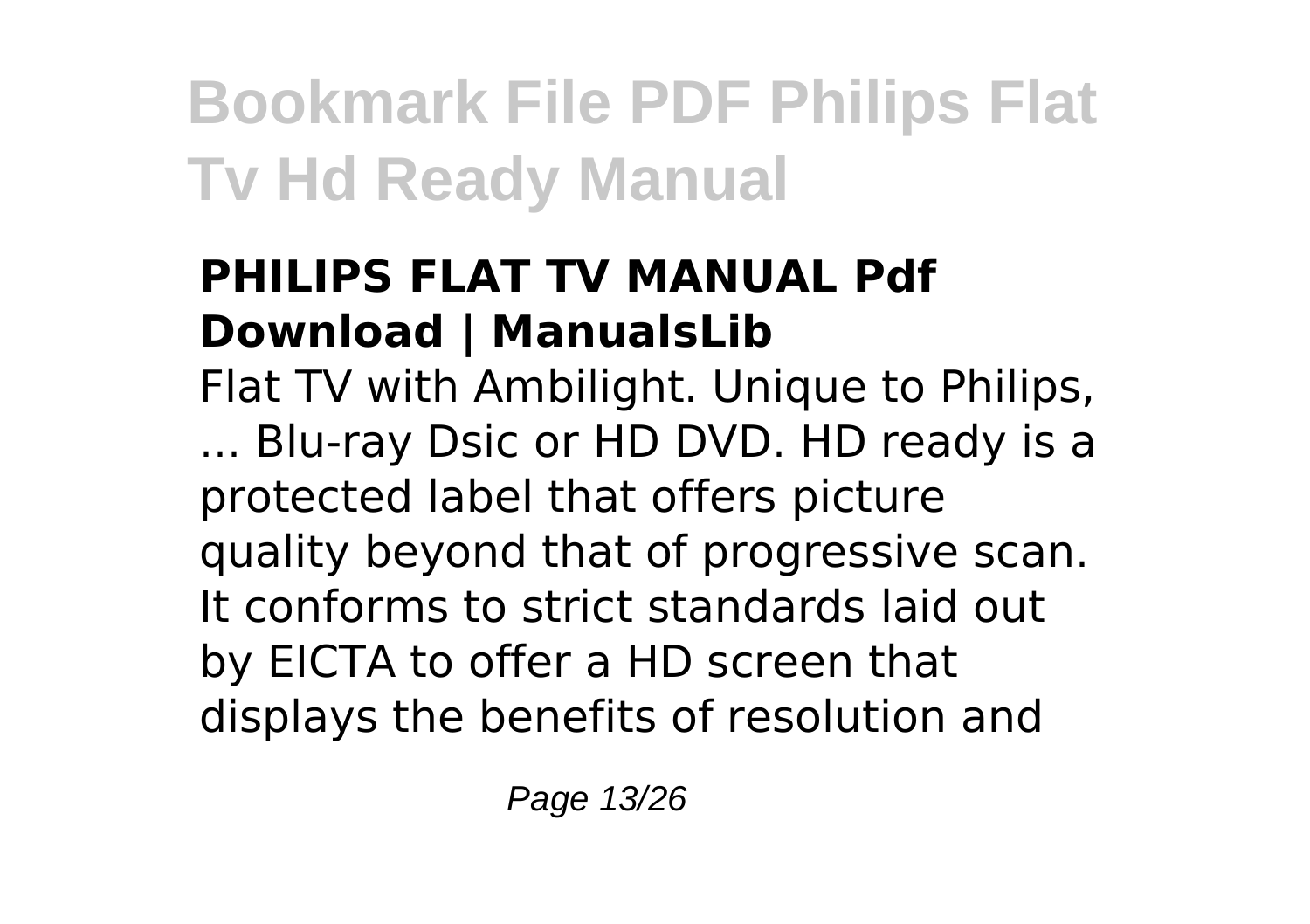picture quality of a High Definition TV signal.

#### **TV | Philips**

- Dette TV er vores tyndeste hidtil, praler med et elegant, ultra-slank form factor, parret med teknologi, der er HD Ready. Den kraftfulde Pixel Plus 2HD-enhed og subwoofer til dyb bas giver en oplevelse,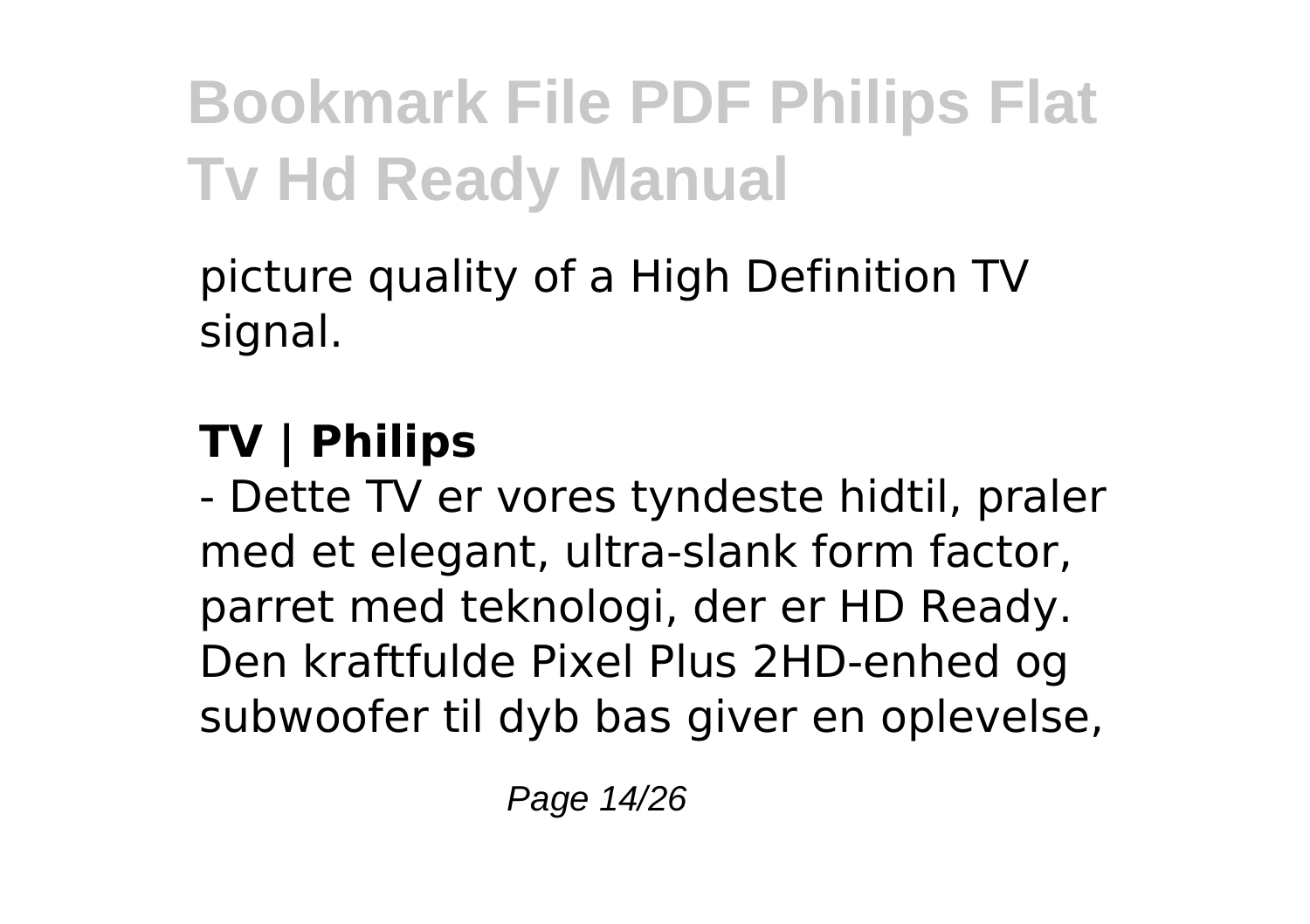der er lidt slankere og meget tydeligere.

#### **Flat TV 32PFL7772D/12 | Philips**

- Enjoy the ultimate viewing experience of this Philips Cineos Flat TV with Perfect Pixel HD Engine, Ambilight 2 Channel, a Full HD Display and 100 Hz Clear LCD technology. The USB connector gives you full access to multimedia content.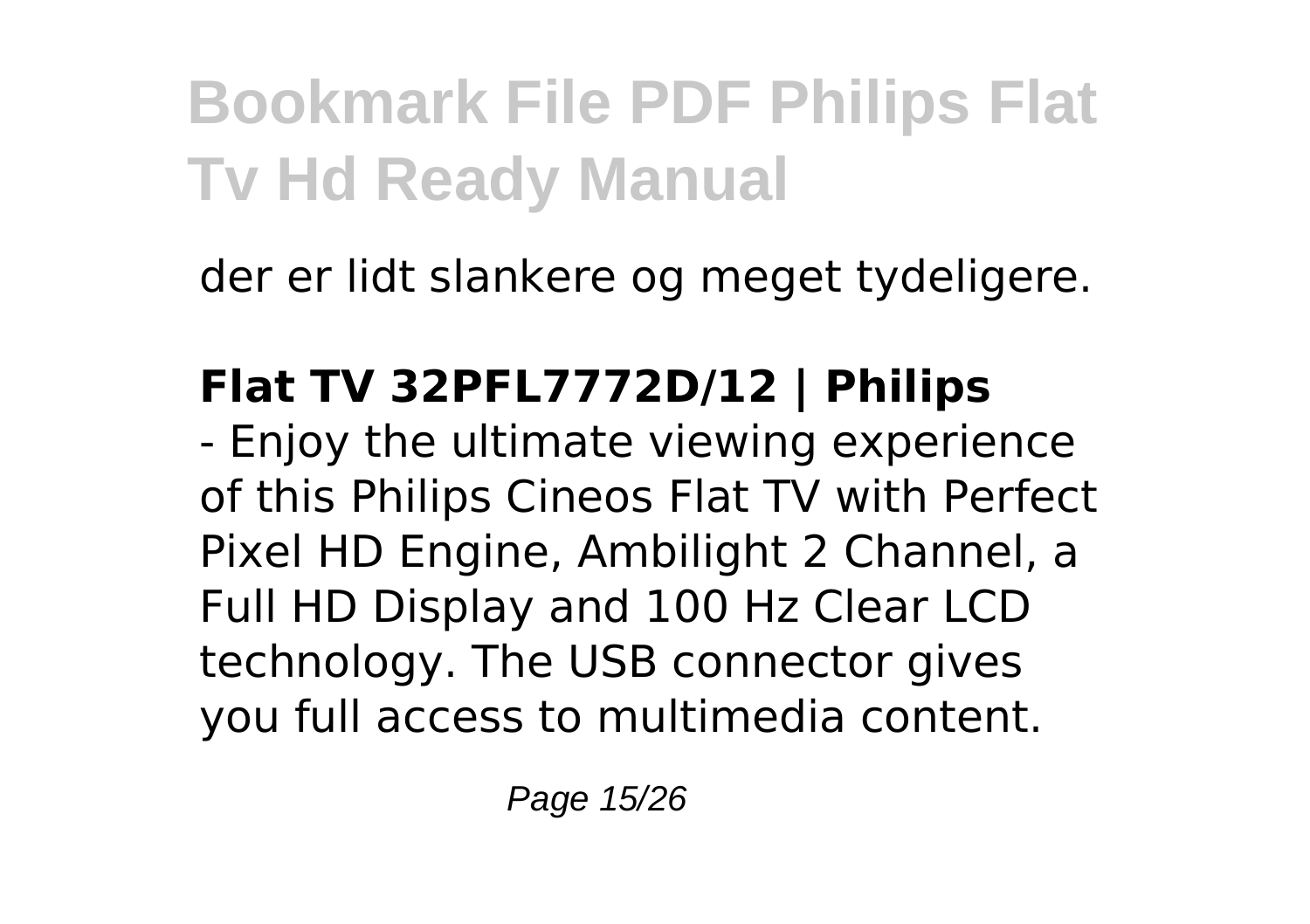#### **Flat TV 42PFL9532/98 | Philips** Experience the superior picture quality of this excellent HD Ready TV with the latest LCD ... Incredible Surround is an audio technology from Philips that dramatically magnifies the sound ... freedom of placement, this high-quality stand is designed specifically for this TV,

Page 16/26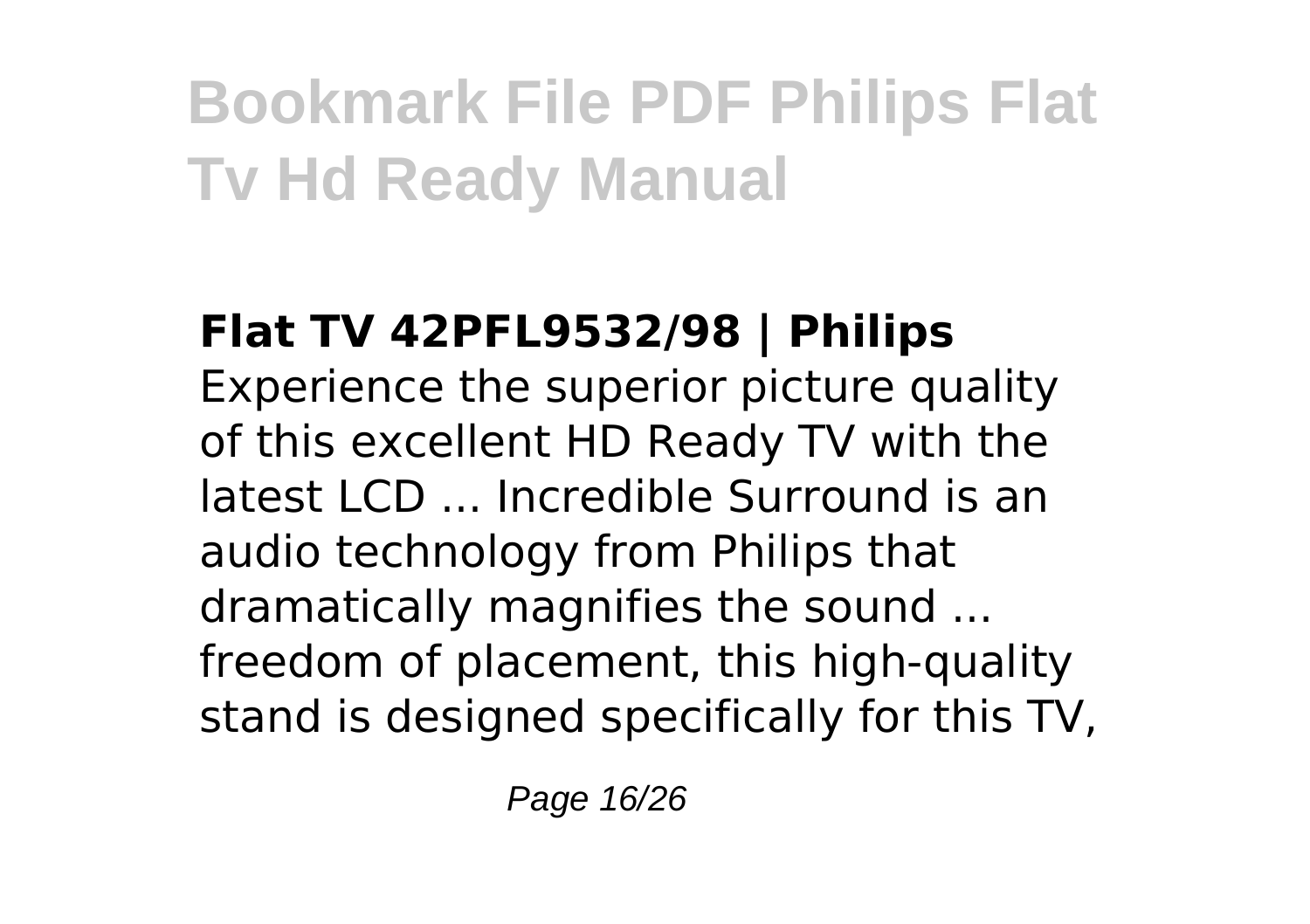and allows easy placement of your Flat TV without drilling ...

#### **widescreen flat TV 32PFL5332/45 | Philips**

HD Ready til visning af HD-signaler i højeste kvalitet. Nyd den exceptionelle billedkvalitet af ægte high definitionbilleder, og vær fuldt forberedt til HD-

Page 17/26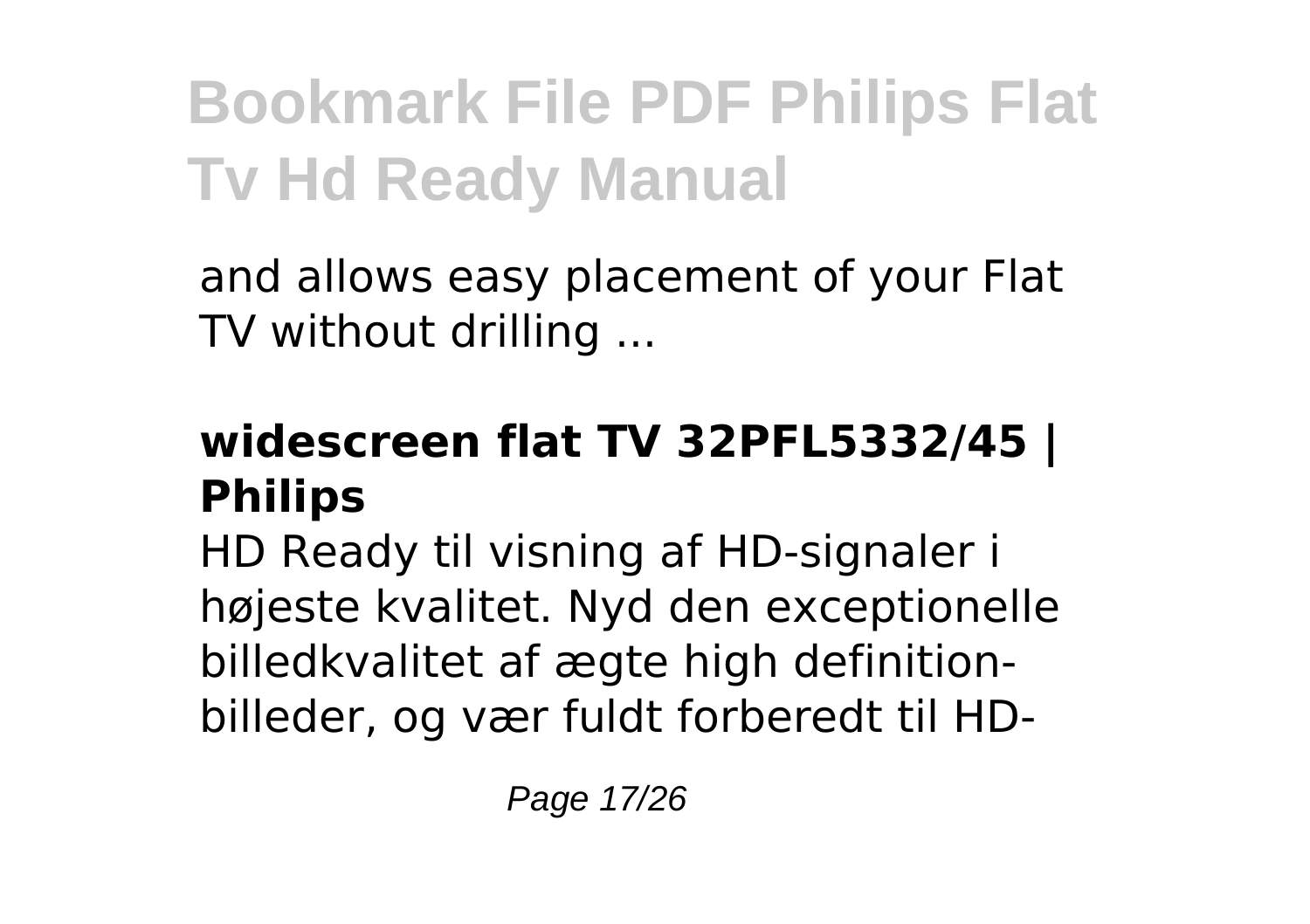kilder som HDTV-settopboks eller Bluray. HD Ready er et beskyttet mærke, der giver bedre billedkvalitet end progressiv scanning.

#### **Flat TV 32PF5320/10 | Philips**

HD Ready per una visualizzazione di altissima qualità dei segnali HDTV. È possibile provare la qualità eccezionale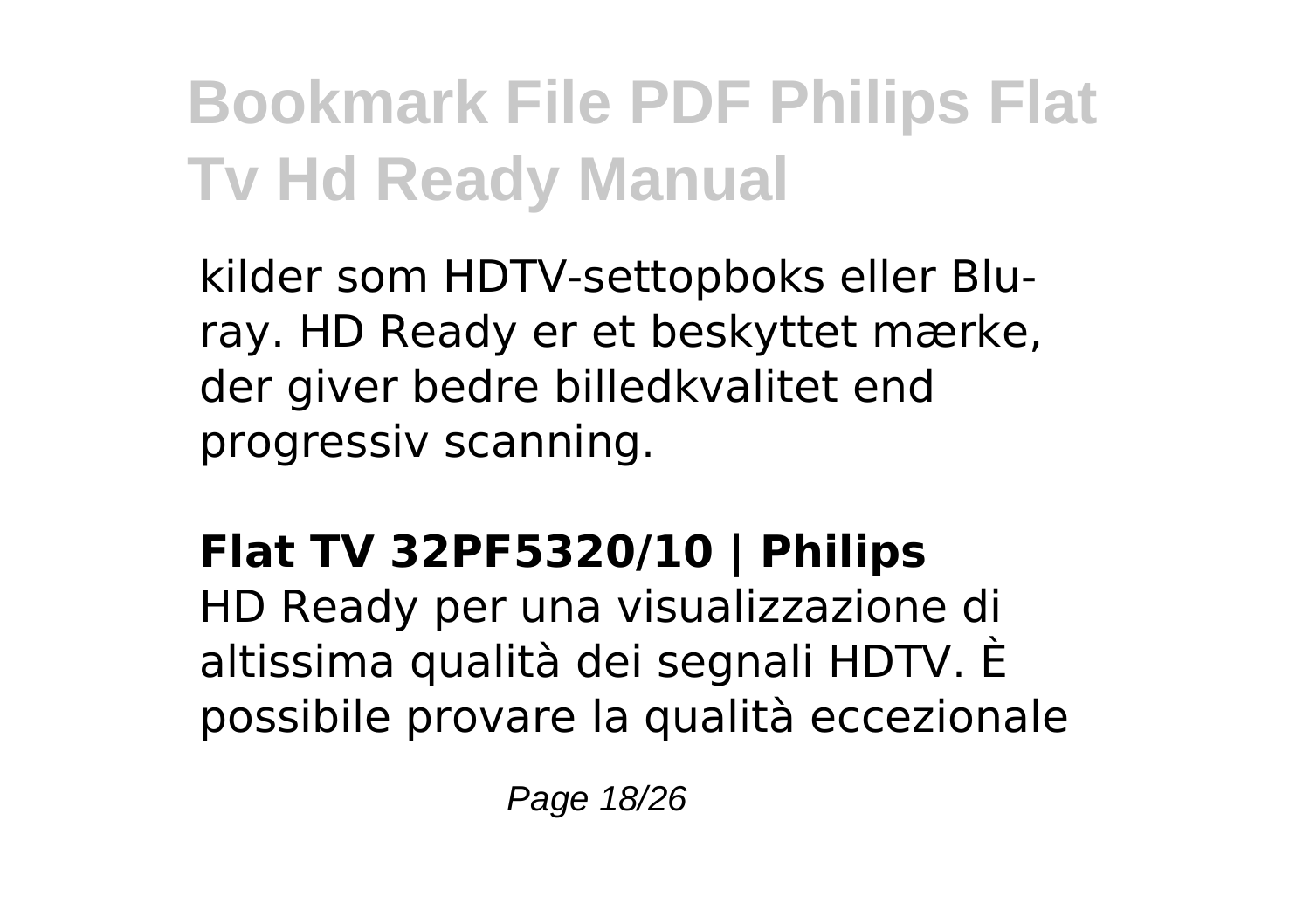di immagini ad alta definizione e avere la possibilità di utilizzare sorgenti HD, quali trasmissioni TV ad alta definizione, decoder o Blu-ray disc.

#### **Flat TV 32PF5320/10 | Philips**

Philips cineos widescreen flat tv 32pf9541 81 cm (32") lcd hd ready with pixel plus 2 hd and ambilight 2 channel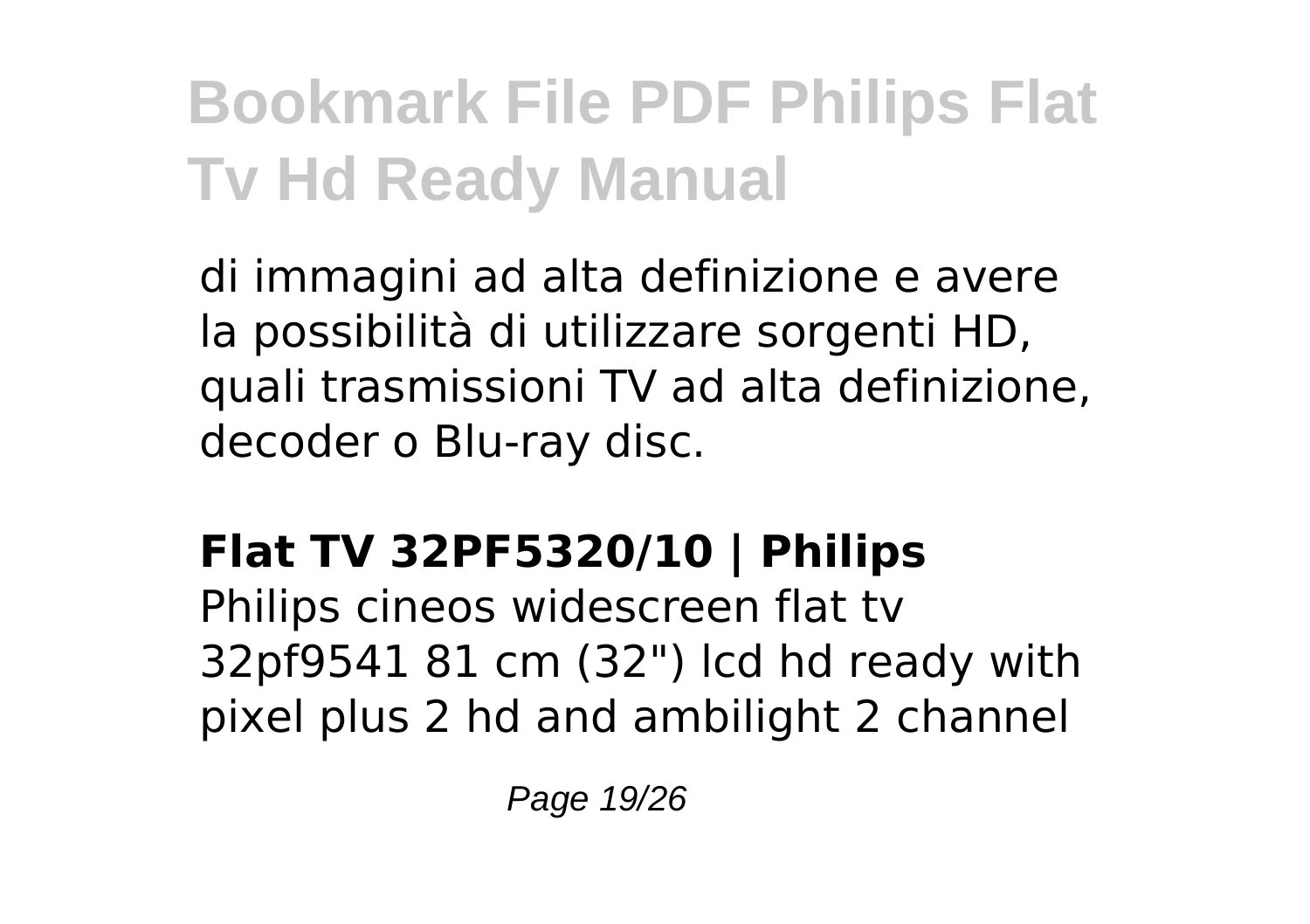(58 pages) TV Philips 32PM8822 Installation Manual. 32''- 42" mirror tv (27 pages) TV Philips 32PS60B Directions For Use Manual. 32i ctv w/pip, dbx stereo + remote cont (48 pages)

#### **PHILIPS 32" LCD TV SERVICE MANUAL Pdf Download | ManualsLib** HD Ready for the highest quality display

Page 20/26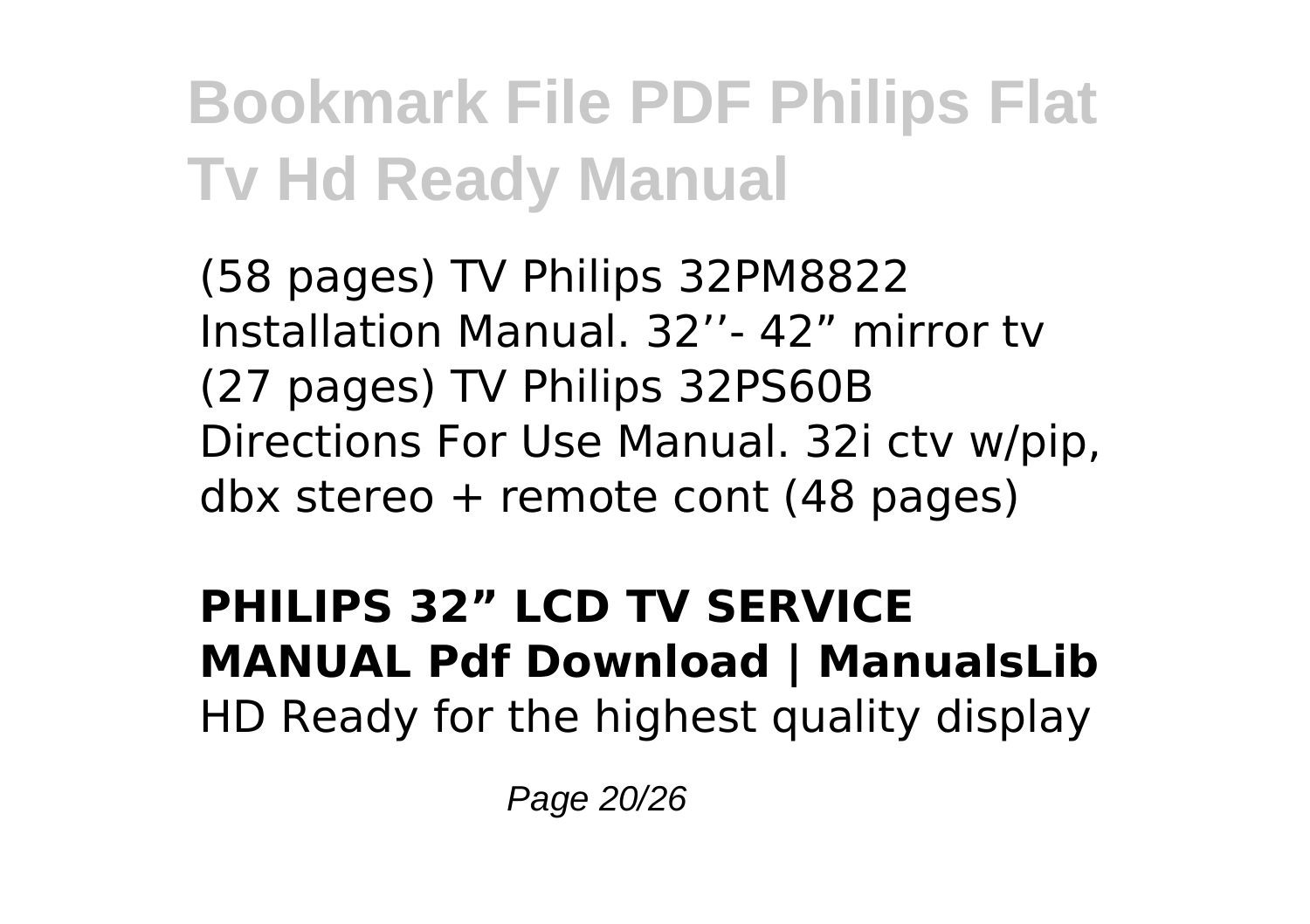of HD signals. Enjoy the exceptional picture quality of High Definition pictures and be fully prepared for HD sources like HDTV settop box or Blu-ray disc. HD Ready is a protected label that offers picture quality beyond that of progressive scan.

#### **Flat TV 32PF9531/79 | Philips**

Page 21/26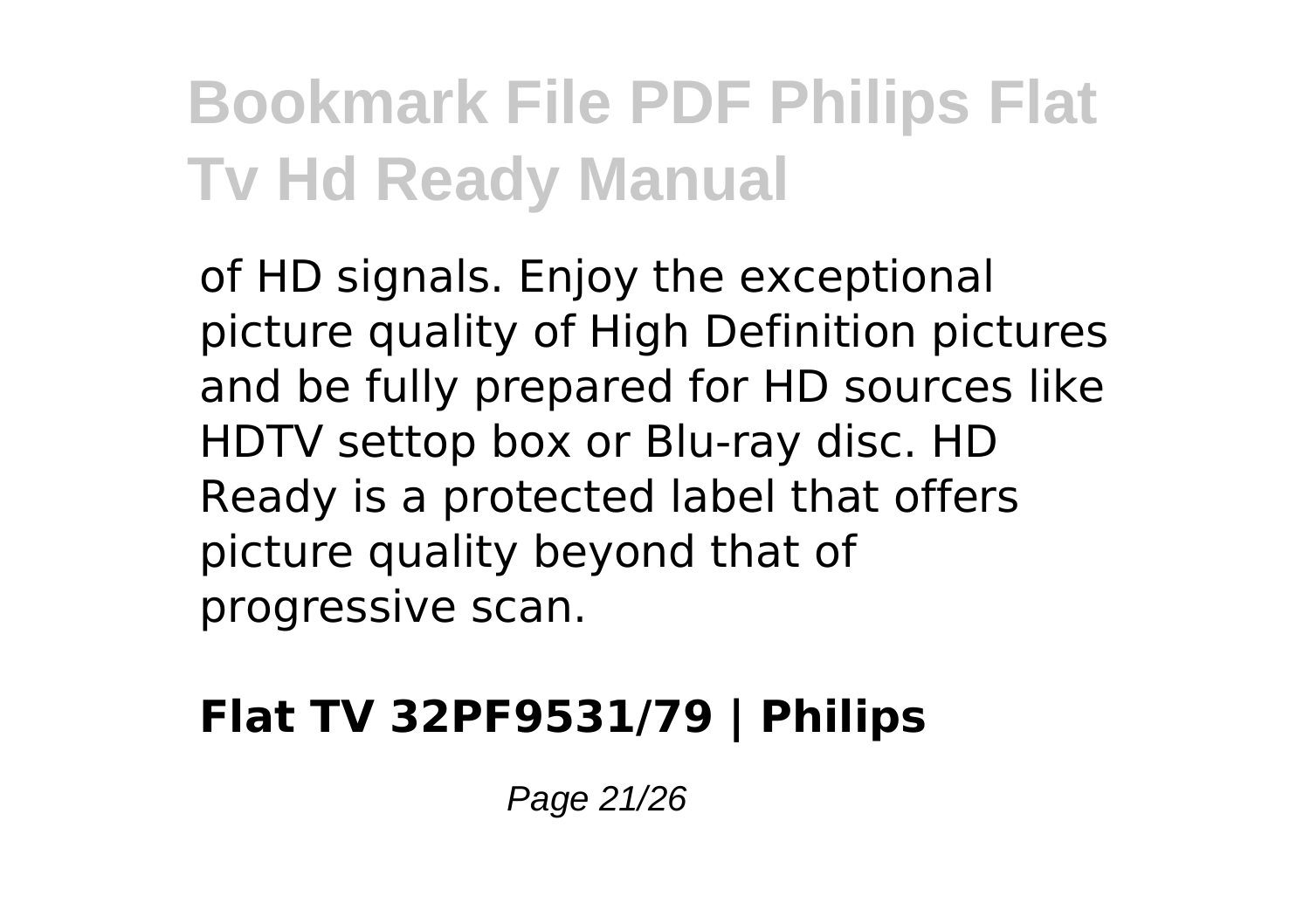- Enjoy the ultimate viewing experience of this Philips Cineos Flat TV with Pixel Plus 2 HD, Ambilight 2, the latest PDP technology and table top stand. The Digital Media Reader via USB gives you full access to multimedia content.

#### **Flat TV 42PF9531/79 | Philips** Τηλεόραση Flat TV ... HD Ready για

Page 22/26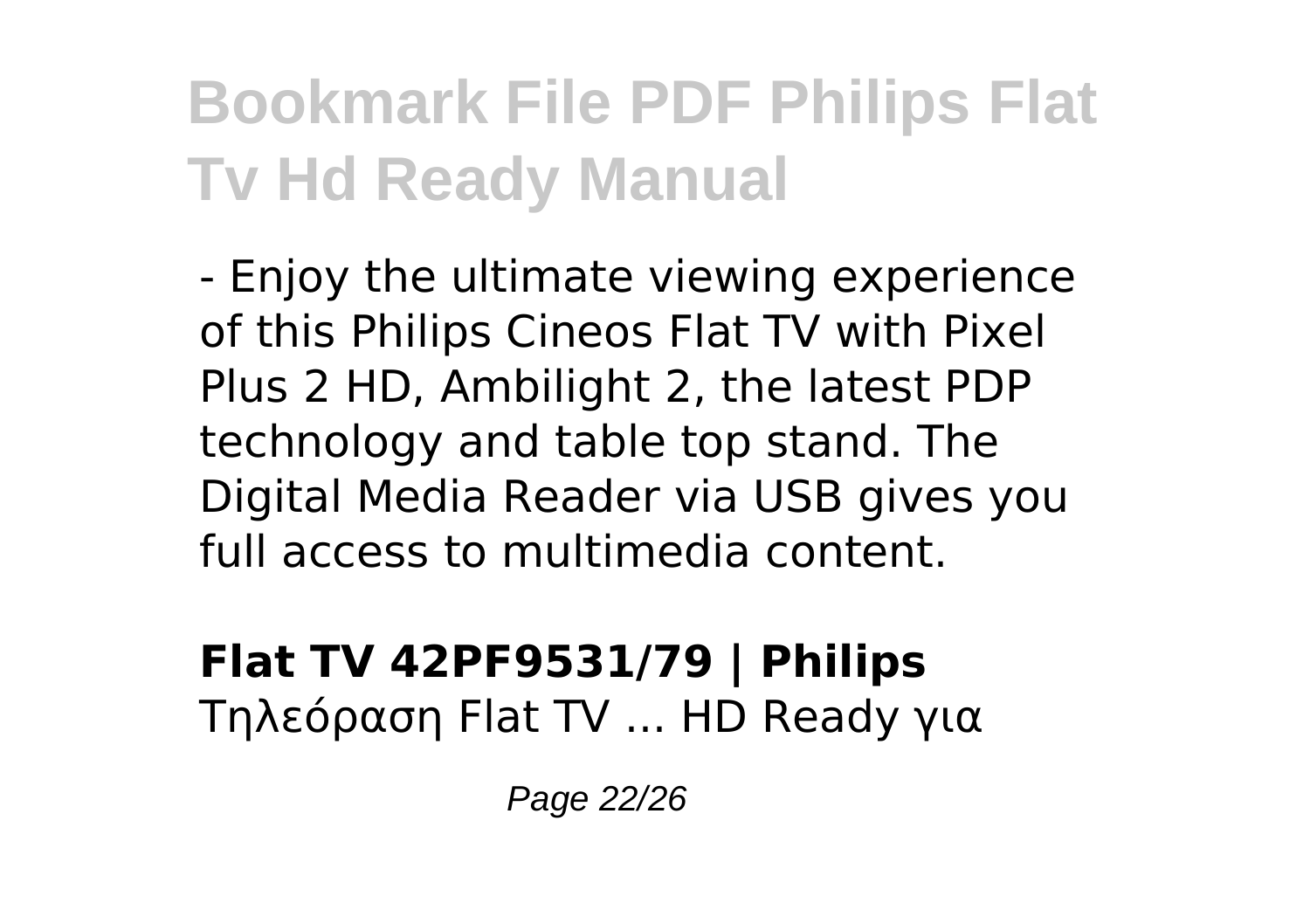προβολή σημάτων HD υψηλής ... Το Incredible Surround είναι μια τεχνολογία ήχου της Philips που μεγεθύνει το ηχητικό πεδίο για να σας βυθίσει στον ήχο.

#### **Τηλεόραση Flat TV 32PFL7772D/12 | Philips**

- Enjoy the ultimate viewing experience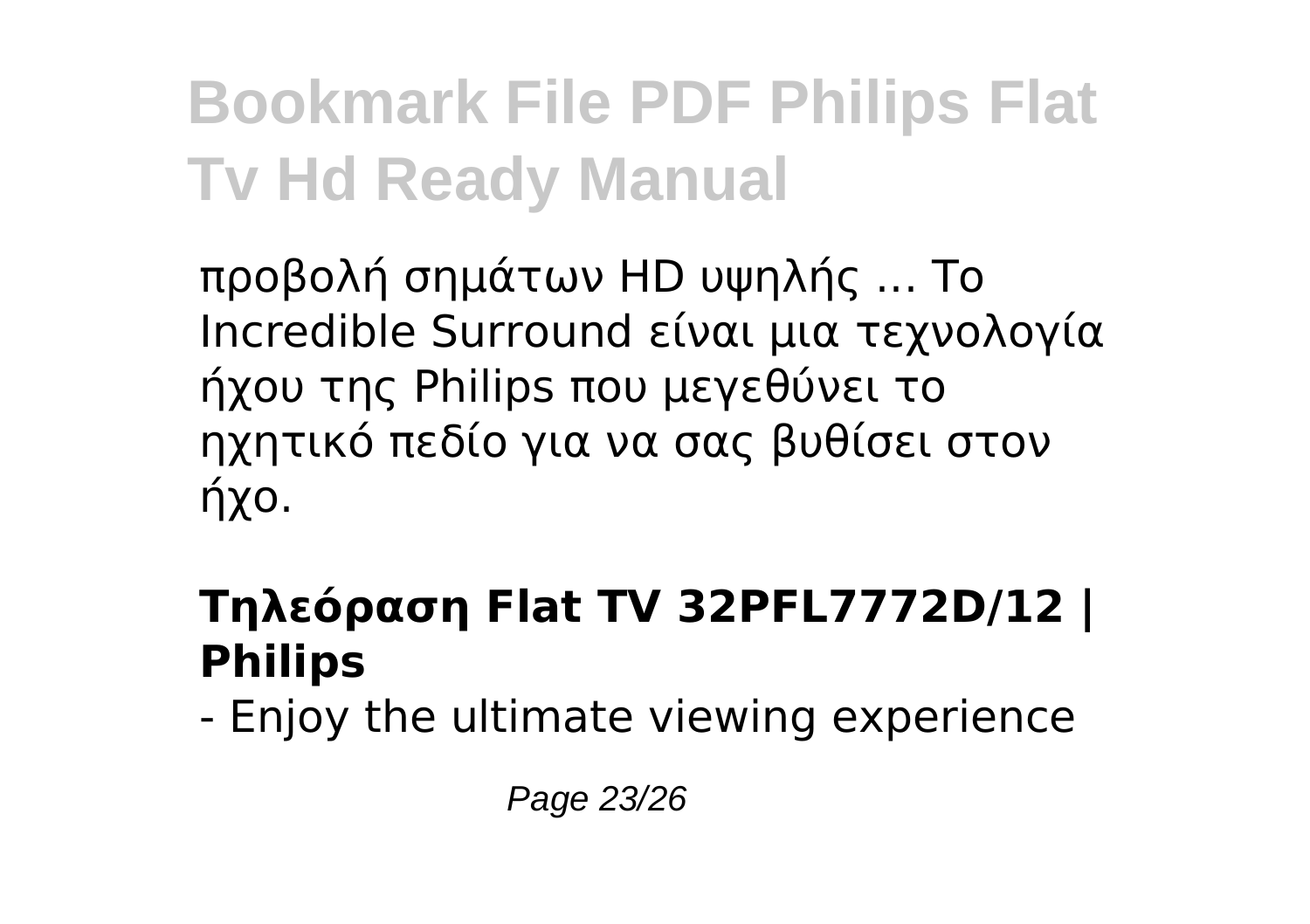of this Philips Cineos Flat TV with Pixel Plus 2 HD, Ambilight 2, true HD LCD technology and a motorized swivel stand. Share music and photos via the built-in USB and memory-card reader.

#### **widescreen flat TV 42PF9830/69 | Philips** Buy Philips 80cm (32 inch) HD Ready

Page 24/26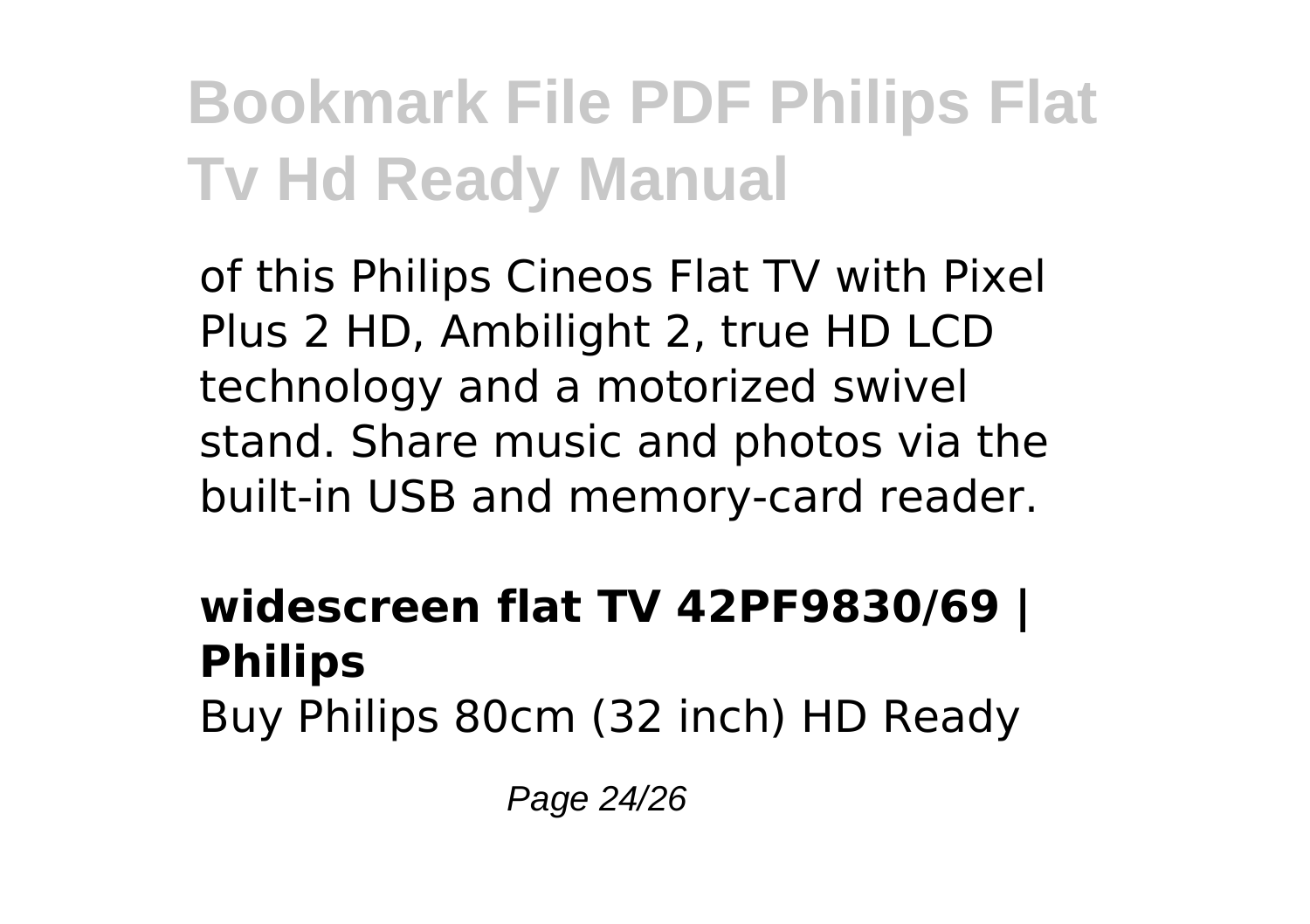LED Smart TV only for Rs. 34990. Exchange your old TV with new one and get 30 day replacement guarantee with free shipping only at Flipkart.com

Copyright code: [d41d8cd98f00b204e9800998ecf8427e.](/sitemap.xml)

Page 25/26